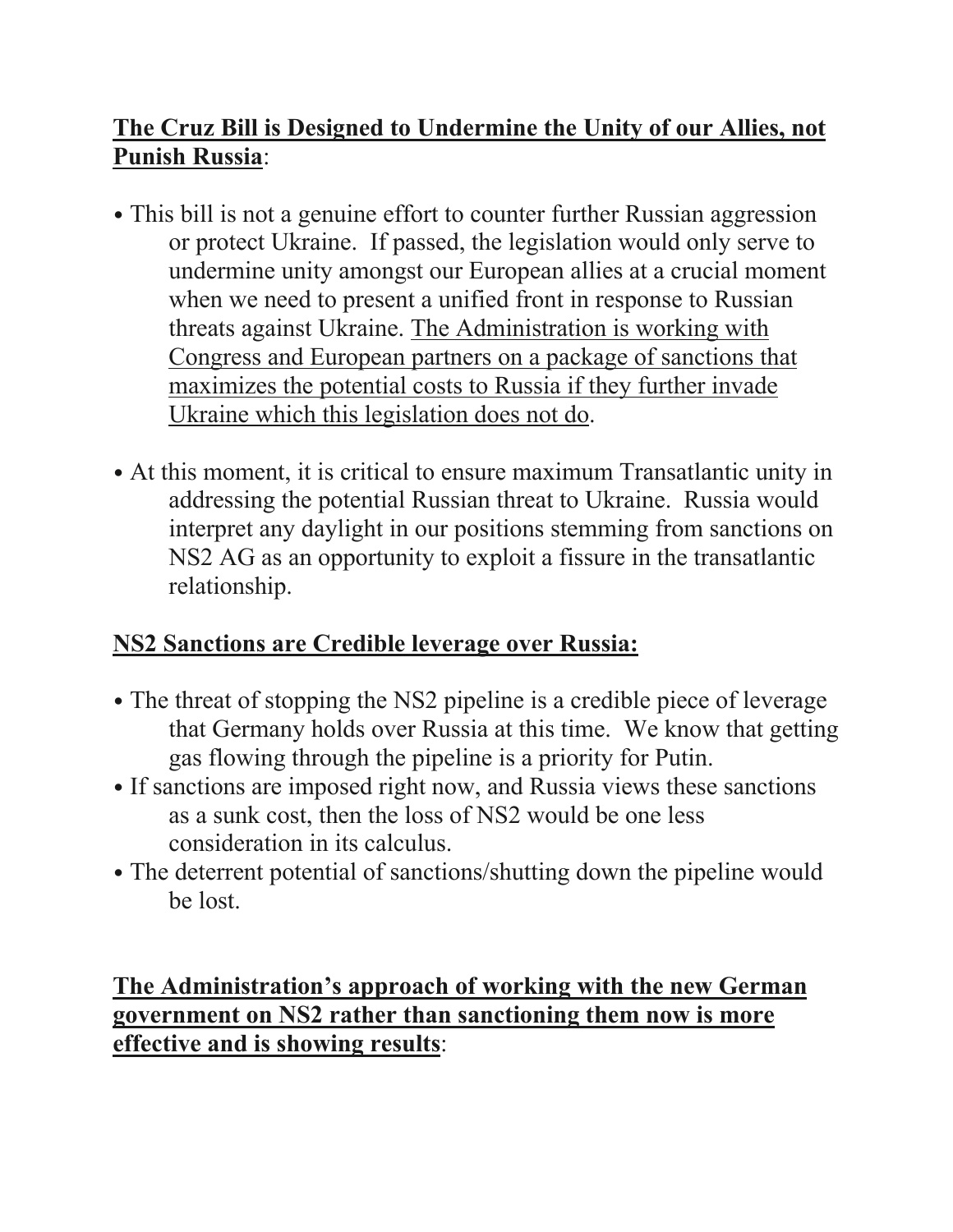- The Administration is focused on working with Germany to implement the July 21 Joint Statement of the United States and Germany on Support for Ukraine, Energy Security, and Our Climate Goals which includes clear commitments to act if Russia attempts to use energy as a weapon or commit further aggressive acts against Ukraine.
- Our ability to issue a waiver of sanctions helps facilitate continued engagement with Germany on the full implementation of these commitments, which Germany is making good progress towards meeting.
- We have a window of opportunity with the newly-elected German government; sanctioning them now is exactly the wrong approach at the wrong time and will split Transatlantic unity precisely when we need to work in lockstep with the Germans and other European allies on Russia/Ukraine. We are already hearing positive, helpful statements from the new government, including after German Foreign Minister Baerbock's January 5 meeting with Secretary Blinken. Baerbock reiterated her own public statements as well as those made by Chancellor Scholz and other senior German officials that Germany would uphold its commitments as outlined in the July 2021 Joint Declaration, to include implementation the necessary measures should Russia use energy as a weapon or continue its aggressive acts in Ukraine.

#### **Embassy Berlin also notes that Germany is making progress on implementing its Joint Statement commitments:**

• The German government is engaged in discussions with Moscow, led by Special Envoy Graf Waldersee, to extend the Ukrainian transit agreement following its 2024 expiration, though a commercial contract is not expected until 2023 or 2024.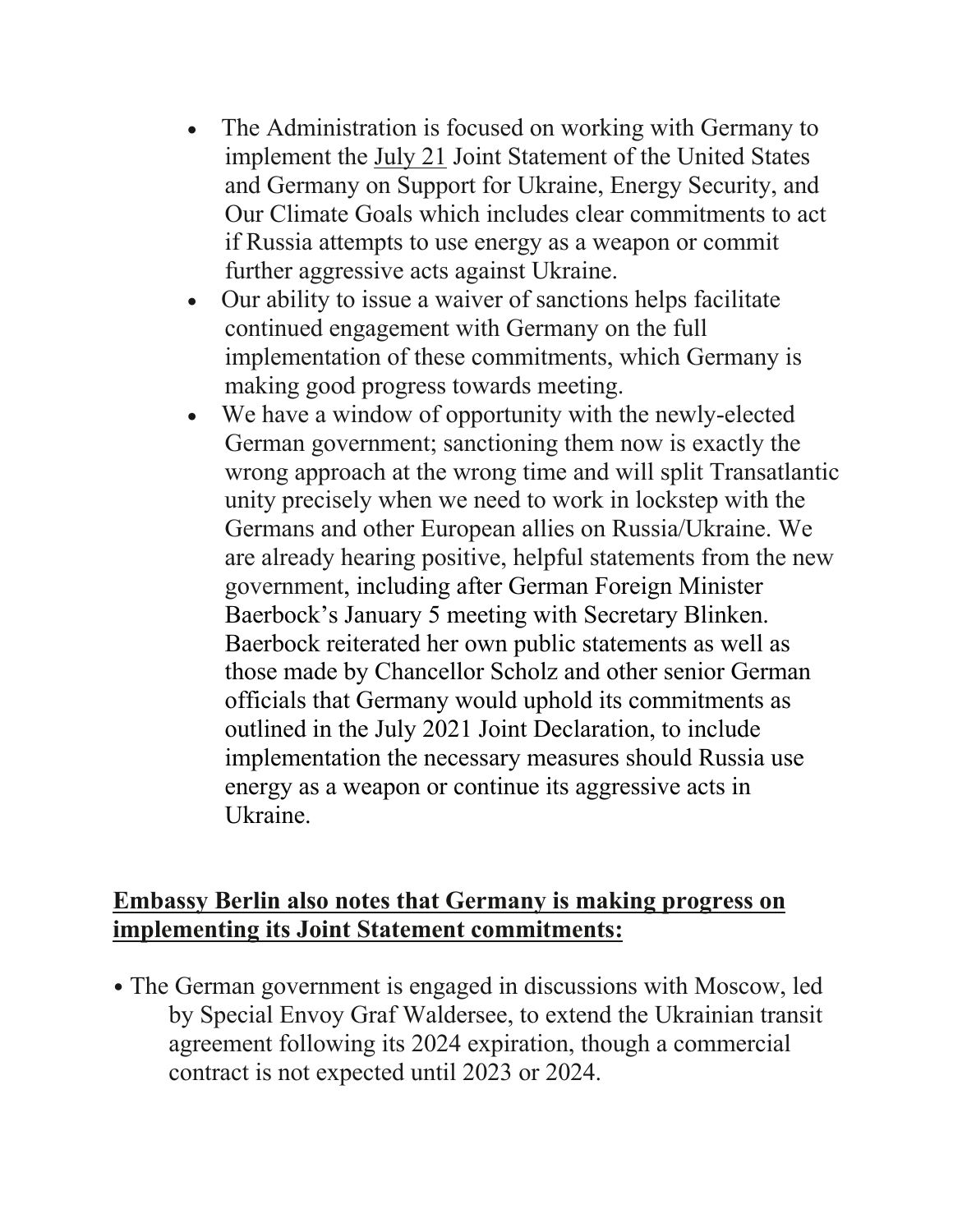- Germany has finalized the structure of a Green Fund to support Ukraine's energy transition in collaboration with German development bank KfW, and is discussing with German, Ukrainian, and U.S. companies about potential projects for the Fund. Germany has earmarked  $E150$  million in three-year funding (2022-2024) for the Green Fund.
- Germany appointed a special expert, Stanislaw Tillich, who is currently leading two legacy coal transformation projects in western and eastern Ukraine, per the July 2021 Joint Statement pledge to support, through \$70 million of funding, energy transition projects in Ukraine.
- The German government is exploring possible green energy projects it could support under the Three Seas Initiative. The U.S. Embassy in Berlin facilitated a November 10 virtual exchange between Germany and experts in Washington on how Germany can invest in energy-related 3SI projects that also align with its Energiewend (energy transition) goals.

#### **Statements and points from the new German Government on NS2:**

- (DEC 13) **Foreign Minister Annalena Baerbock** said in an interview with *ZDF-TV's heute-journ*al that NS2 currently could not be allowed to operate. "We talked about this during the coalition negotiations and therefore enshrined in the coalition agreement that European energy law applies to energy projects," she said, adding: "And that means that, as things stand, this pipeline cannot be certified as it is, precisely because it does not meet the requirements of European energy law and safety issues are still up in the air."
- (DEC 15) H*andelsblatt* interviewed **Greens parliamentary group chair Katharina Dröge** on the conflict with Russia and the pandemic situation. "If Russia continues to violate Ukraine's territorial integrity, there must be consequences," Dröge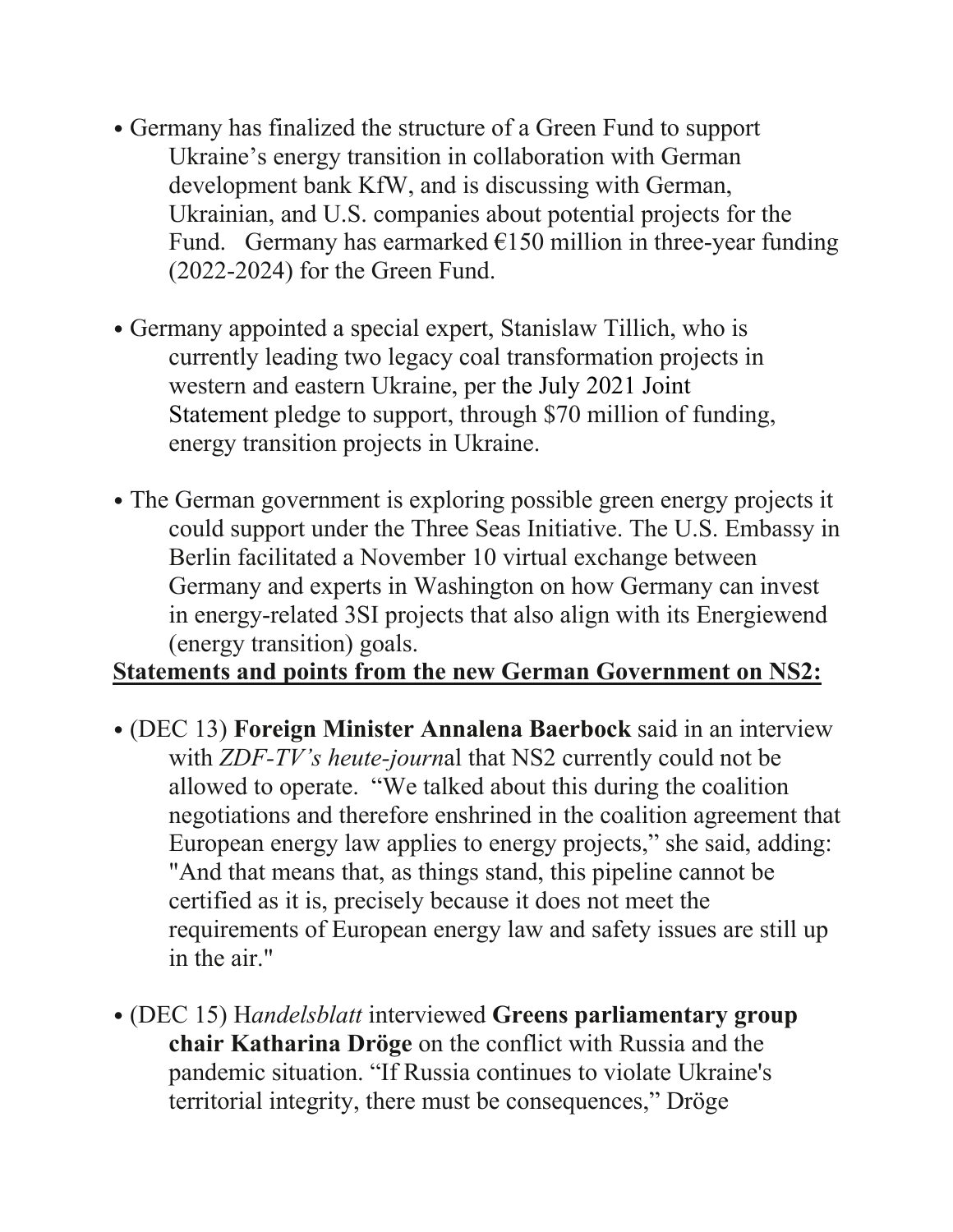told *Handelsblatt,* adding that if Russia continues to act against Ukraine, the EU will have to consider responding with tough economic sanctions. If nothing else works, Dröge said, they will discuss excluding Russia from the SWIFT financial network. Further economic consequences would involve Nord Stream 2, she said, "especially as an agreement between Germant and the USA provides for precisely this." Dröge also pointed out that Nord Stream 2 does not currently meet the requirements of European law.

• (DEC 19) In an interview with *Frankfurter Allgemeine Zeitung*, **Vice Chancellor/Minister for Economic Affairs and Climate Action Robert Habeck** (Greens) said December 19 Russia would face "severe consequences" for any new violation of Ukraine's territorial integrity. Habeck warned "nothing can be excluded," including halting the Nord Stream 2 (NS2) pipeline, which he called a "geopolitical mistake." Habeck also emphasized Germany's federal network regulator will determine NS2's eligibility for certification based on European law. **Comment:** Habeck's statements came after Chancellor Olaf Scholz's (SPD) comments describing NS2 as a private-sector project in Brussels December 16. While Greens and SPD messaging on NS2 has differed along party lines, all senior German government officials have warned of severe consequences should Russia invade Ukraine and reiterated the regulator's independence in the pipeline certification process. **End Comment.**

### **Finally, This Bill Makes Europe Vulnerable to Russian Energy Exploitation in Middle of Winter**:

• When Germany's energy regulator announced on November 16 that it had temporarily suspended certification of NS2, Europe's natural gas benchmark price rose 17%. This happened after European gas prices had already roughly doubled between August and